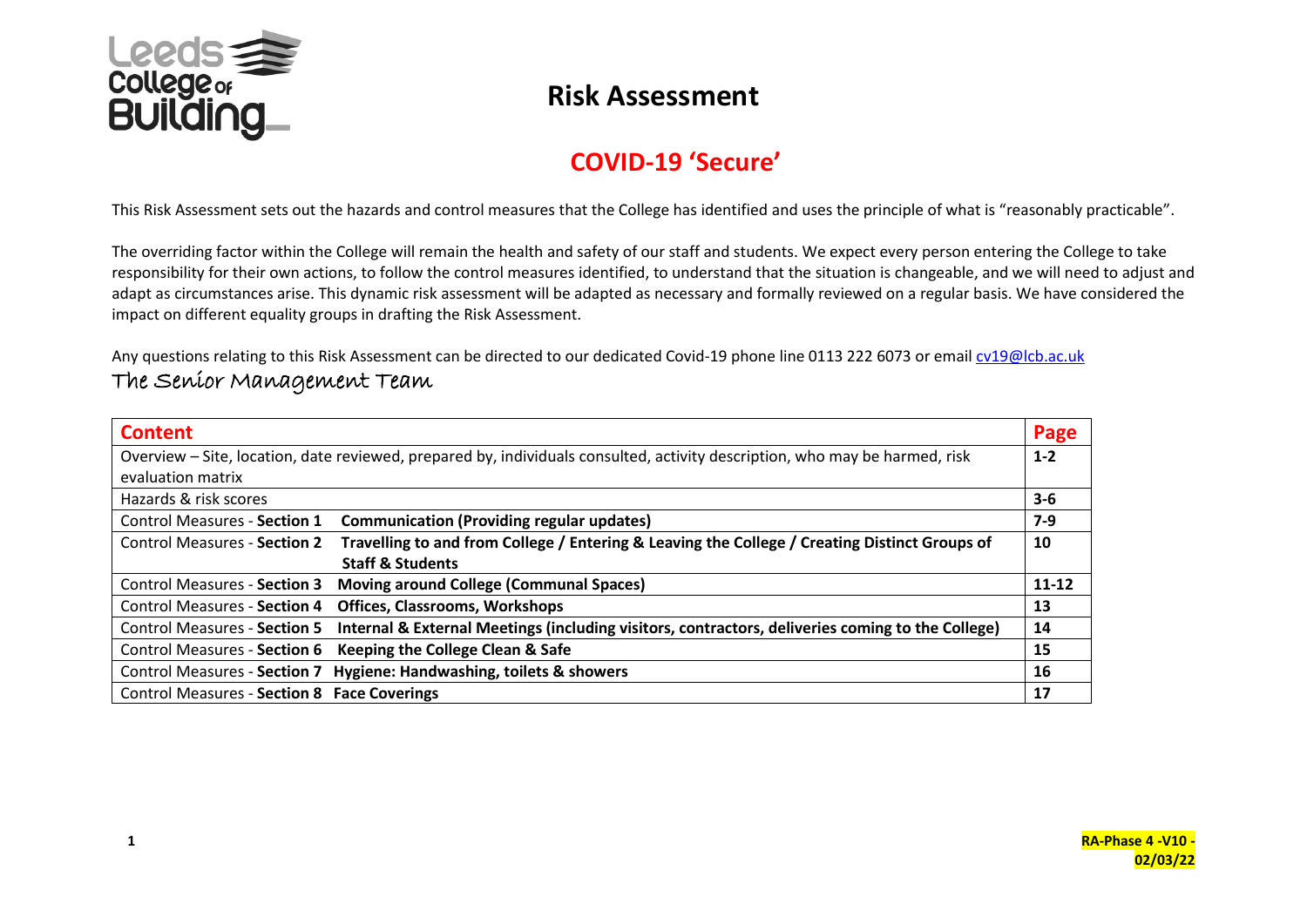

#### **Overview**

| <b>RA Title</b>                    |                                                                       | Operating the College - Making the College COVID-19 "Secure" |                                                           |          |                                                                                                                 |                                                                                                                            |  |  |  |  |  |
|------------------------------------|-----------------------------------------------------------------------|--------------------------------------------------------------|-----------------------------------------------------------|----------|-----------------------------------------------------------------------------------------------------------------|----------------------------------------------------------------------------------------------------------------------------|--|--|--|--|--|
| <b>Site</b>                        | All College Premises, off site working & travelling                   |                                                              |                                                           |          | Location                                                                                                        | Throughout College buildings & Off site working                                                                            |  |  |  |  |  |
|                                    |                                                                       | to and from College                                          |                                                           |          |                                                                                                                 |                                                                                                                            |  |  |  |  |  |
| <b>Date</b>                        | 02/03/22                                                              |                                                              |                                                           |          | <b>Review Date</b>                                                                                              |                                                                                                                            |  |  |  |  |  |
| RA prepared by:                    | Covid Co-ordinator                                                    |                                                              |                                                           |          | Signed:                                                                                                         | DA Whitekee                                                                                                                |  |  |  |  |  |
|                                    |                                                                       |                                                              |                                                           |          |                                                                                                                 |                                                                                                                            |  |  |  |  |  |
| Individuals consulted in           |                                                                       |                                                              |                                                           |          | Senior Management Team, College Management Team, Governors, Recognised Trade Unions (UCU & Unison), Staff Forum |                                                                                                                            |  |  |  |  |  |
| the preparation of the RA          | Representatives                                                       |                                                              |                                                           |          |                                                                                                                 |                                                                                                                            |  |  |  |  |  |
| <b>Activity Description</b>        |                                                                       |                                                              |                                                           |          |                                                                                                                 | Operating the College during a pandemic (Making the College "COVID-19" Secure) taking into consideration Government        |  |  |  |  |  |
| What will be taking place          | Guidelines:                                                           |                                                              |                                                           |          |                                                                                                                 |                                                                                                                            |  |  |  |  |  |
| and where?                         | $\bullet$                                                             |                                                              |                                                           |          |                                                                                                                 | Actions for FE colleges and providers during the coronavirus outbreak - GOV.UK (www.gov.uk)                                |  |  |  |  |  |
|                                    | $\bullet$                                                             |                                                              |                                                           |          | https://www.gov.uk/government/publications/covid-19-response-living-with-covid-19                               |                                                                                                                            |  |  |  |  |  |
|                                    | $\bullet$                                                             |                                                              | Every Mind Matters - NHS (www.nhs.uk)                     |          |                                                                                                                 |                                                                                                                            |  |  |  |  |  |
|                                    | $\bullet$                                                             |                                                              |                                                           |          | Further education COVID-19 operational guidance - GOV.UK (www.gov.uk)                                           |                                                                                                                            |  |  |  |  |  |
|                                    |                                                                       |                                                              |                                                           |          |                                                                                                                 |                                                                                                                            |  |  |  |  |  |
| <b>Who May Be Harmed?</b>          |                                                                       |                                                              |                                                           |          |                                                                                                                 | Employees, students (including young persons), sub-contractors, visitors, public, household members of staff and students. |  |  |  |  |  |
| <b>Risk Evaluation Matrix</b>      |                                                                       |                                                              |                                                           |          |                                                                                                                 | - For every hazard identified, assess the risk using                                                                       |  |  |  |  |  |
| The calculation of risk in         | 5<br>Certainty                                                        | 10                                                           | 15<br>20                                                  | 25       |                                                                                                                 | this 5 x 5 matrix.                                                                                                         |  |  |  |  |  |
| this Matrix follows the            | Probable<br>4                                                         | $\overline{8}$                                               | 12<br>16 <sup>1</sup>                                     | 20       |                                                                                                                 | - Assign a number 1-5 (using the scale on the left).                                                                       |  |  |  |  |  |
| format of all other                |                                                                       |                                                              |                                                           |          |                                                                                                                 | - The likelihood relates to how likely it is that the                                                                      |  |  |  |  |  |
| <b>College Health &amp; Safety</b> | <b><i>LIKELIHOOD</i></b><br>3<br>Possible                             | $6\overline{6}$                                              | 9<br>12 <sup>2</sup>                                      | 15       |                                                                                                                 | hazard will cause an injury.                                                                                               |  |  |  |  |  |
| <b>Risk Assessments.</b>           | $\overline{2}$<br>Remote                                              | 4                                                            | $\overline{8}$<br>6 <sup>°</sup>                          | 10       |                                                                                                                 | - The consequence relates to how severe the                                                                                |  |  |  |  |  |
|                                    |                                                                       |                                                              |                                                           |          |                                                                                                                 | potential injury could be.                                                                                                 |  |  |  |  |  |
|                                    | 5<br>2<br>3<br>Improbable                                             |                                                              |                                                           |          |                                                                                                                 | - The total risk is calculated by multiplying these                                                                        |  |  |  |  |  |
|                                    |                                                                       |                                                              | <b>CONSEQUENCES</b>                                       |          |                                                                                                                 | two figures (the value will be a maximum of 25).                                                                           |  |  |  |  |  |
|                                    | <b>Action Priorities</b>                                              |                                                              |                                                           |          |                                                                                                                 | - The risk should be assessed before and after the                                                                         |  |  |  |  |  |
|                                    | 1-4 Caution<br>Negligible<br>5-12 Supervision                         | Minar                                                        | Serious<br>Major                                          | Fatality |                                                                                                                 | control measures have been implemented.                                                                                    |  |  |  |  |  |
|                                    | Scratch or<br>15-25 Additional<br><b>Bruises</b><br>om troba nequiner | Laceration or<br>First Aid                                   | Medical<br>Broken Bone<br>Treatment<br>In-patient disease | Death    |                                                                                                                 |                                                                                                                            |  |  |  |  |  |
|                                    |                                                                       |                                                              |                                                           |          |                                                                                                                 |                                                                                                                            |  |  |  |  |  |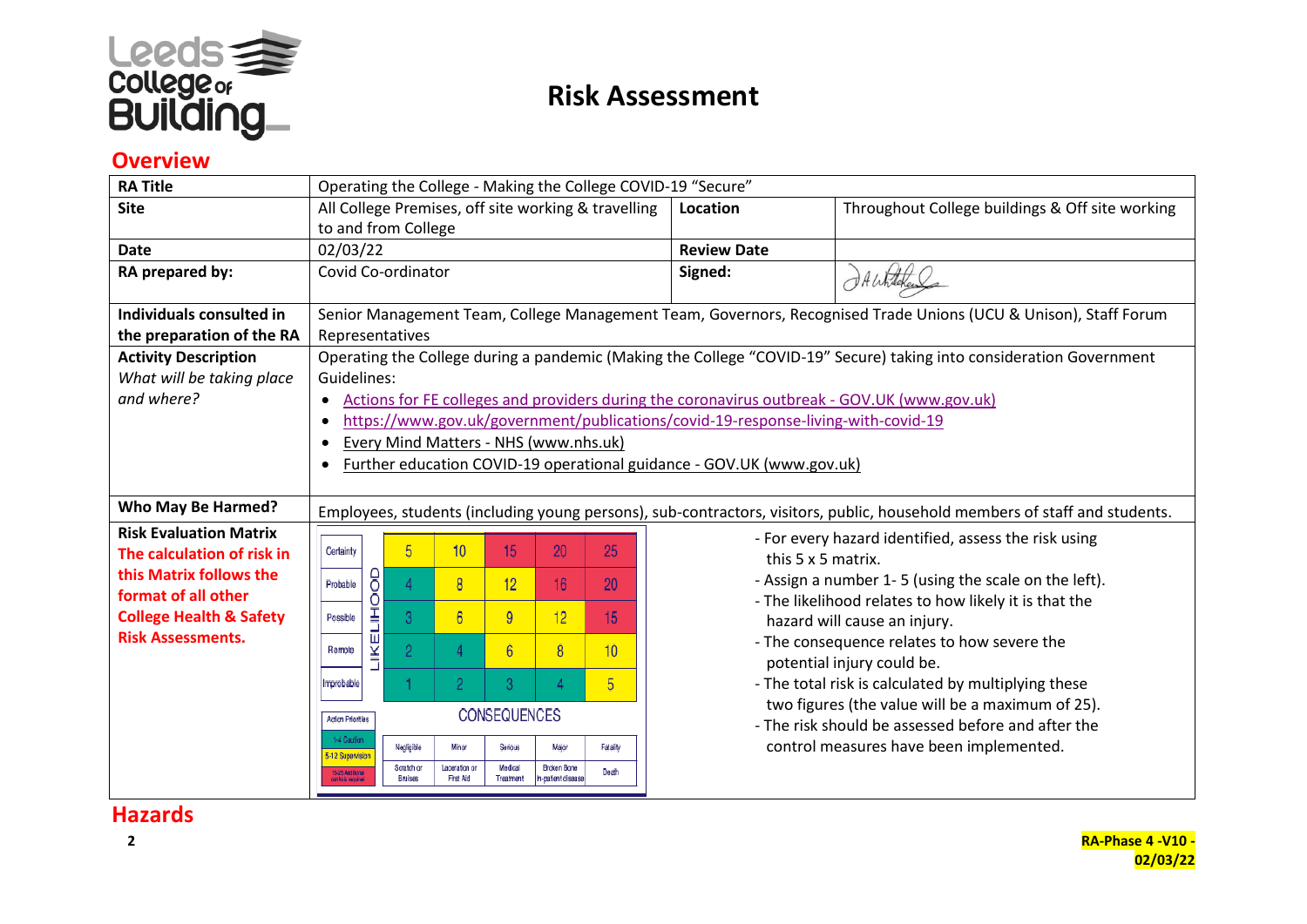

#### **The hazards below are generic to reflect the widespread effect of the current pandemic (COVID-19) on the College. The control measures that will be put in place to reduce and mitigate the hazards are described below in Sections 1 to 11.**

| Hazard                                                                                                                                                                                                                                                                             | How Could They be Harmed?                                                                                                                                                                                                                                                                                                                                                                                                                                                                                                                                                                                                                                                                                                  |            |             |                      | <b>Control Measures</b>                                                                                                                                                            |                |             |                   |
|------------------------------------------------------------------------------------------------------------------------------------------------------------------------------------------------------------------------------------------------------------------------------------|----------------------------------------------------------------------------------------------------------------------------------------------------------------------------------------------------------------------------------------------------------------------------------------------------------------------------------------------------------------------------------------------------------------------------------------------------------------------------------------------------------------------------------------------------------------------------------------------------------------------------------------------------------------------------------------------------------------------------|------------|-------------|----------------------|------------------------------------------------------------------------------------------------------------------------------------------------------------------------------------|----------------|-------------|-------------------|
|                                                                                                                                                                                                                                                                                    |                                                                                                                                                                                                                                                                                                                                                                                                                                                                                                                                                                                                                                                                                                                            | Likelihood | Consequence | Risk<br><b>Total</b> |                                                                                                                                                                                    | Likelihood     | Consequence | <b>Total Risk</b> |
| <b>HAZARD 1</b><br>Spread of COVID-19<br>through:<br>• contact with other<br>people within<br>College<br>• touching surfaces<br>(including door<br>handles, tools,<br>equipment,<br>computer keyboards<br>etc.)<br>• sharing equipment,<br>tools and<br>workspaces (e.g.<br>desks) | Direct threat to employees, students,<br>security and cleaning contractors, sub-<br>contractors, visitors and the public who may<br>'catch' COVID-19 whilst at the College. The<br>effect of this could range from persons being<br>asymptomatic to symptomatic. Individuals<br>could be infected in the following ways:<br>Virus moves from person to person<br>in droplets from nose or mouth and<br>spread when a person with the virus<br>coughs or exhales.<br>Virus can survive for up to 72 hours<br>out of the body on surfaces which<br>people have coughed on.<br>People can pick up the virus by<br>$\bullet$<br>breathing droplets or by touching<br>contaminated surfaces and then<br>touching eyes or mouth. | 5          | 5           | 25                   | 1.2<br>1.5<br>1.7<br>2.2<br>1.3<br>1.1<br>3.1<br>4.2<br>2.3<br>3.2<br>3.3<br>4.1<br>5.3<br>6.1<br>6.2<br>7.1<br>7.2<br>5.1<br>7.4<br>7.8<br>7.3<br>7.5<br>7.6<br>7.7<br>7.9<br>8.1 | $\overline{2}$ | 5           | $\mathbf{1}$<br>0 |
| <b>HAZARD 2</b>                                                                                                                                                                                                                                                                    |                                                                                                                                                                                                                                                                                                                                                                                                                                                                                                                                                                                                                                                                                                                            | 5          | 5           | 25                   |                                                                                                                                                                                    | $\overline{2}$ | 5           | $\mathbf{1}$<br>0 |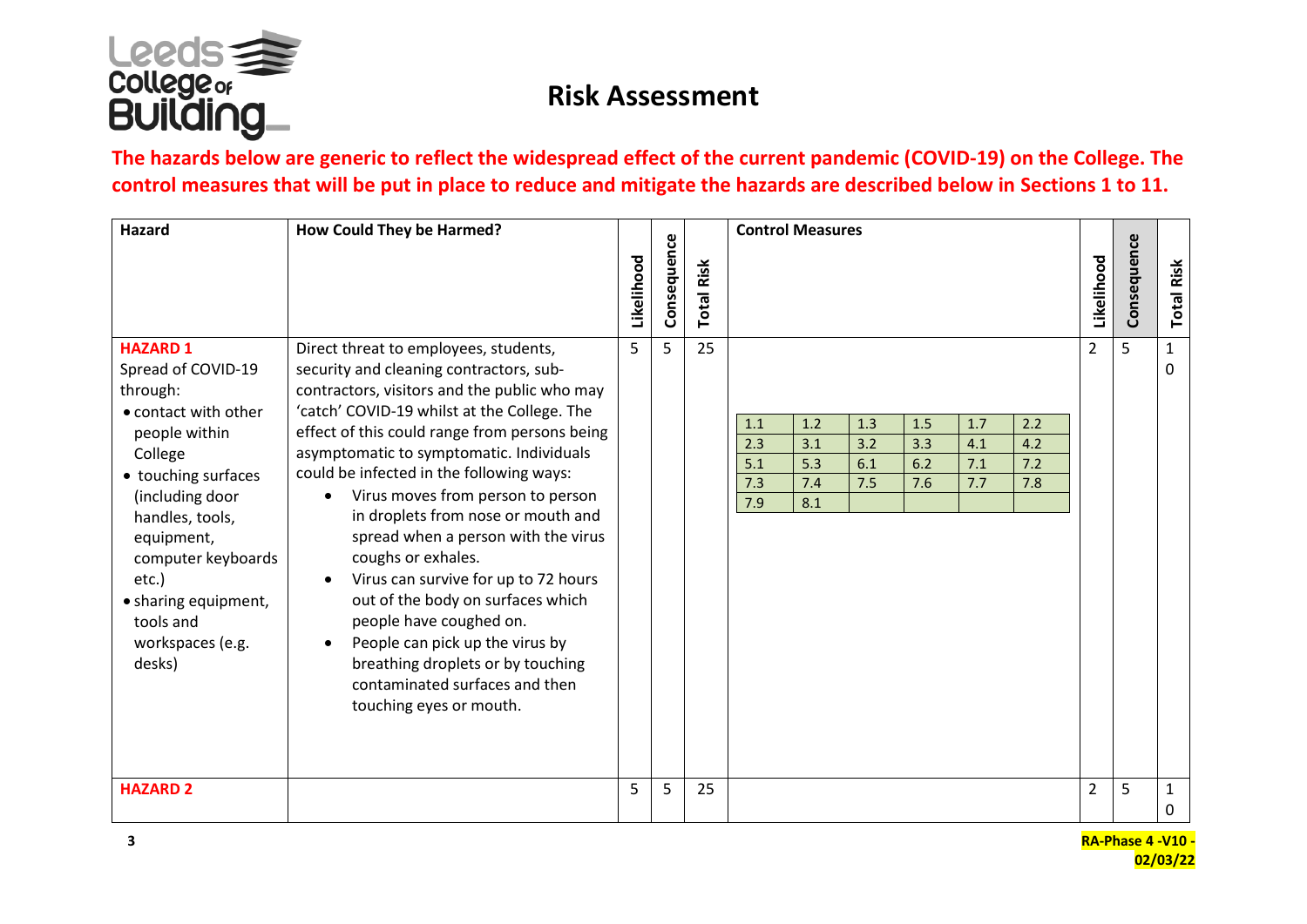

| Hazard                                                                                                                                                                                                                                                              | How Could They be Harmed?                                                                                                                                                                                                                                                                |            |             |                            | <b>Control Measures</b>                                                                                                                                                                                                |                |             |                   |
|---------------------------------------------------------------------------------------------------------------------------------------------------------------------------------------------------------------------------------------------------------------------|------------------------------------------------------------------------------------------------------------------------------------------------------------------------------------------------------------------------------------------------------------------------------------------|------------|-------------|----------------------------|------------------------------------------------------------------------------------------------------------------------------------------------------------------------------------------------------------------------|----------------|-------------|-------------------|
|                                                                                                                                                                                                                                                                     |                                                                                                                                                                                                                                                                                          | Likelihood | Consequence | Risk<br>Total <sup>1</sup> |                                                                                                                                                                                                                        | Likelihood     | Consequence | <b>Total Risk</b> |
| Some hazards create<br>potentially greater risk<br>of spread of COVID-19<br>including:<br>• Toilet use<br>• First Aid<br>• Workshop<br>demonstrations<br>• One to one working<br>for some staff<br>working with<br>students<br>• Catering Area<br>• Reception Areas | Direct threat to employees, students,<br>security and cleaning contractors, who may<br>'catch' COVID-19 whilst at College. The effect<br>of this could range from persons being<br>asymptomatic to symptomatic. Individuals<br>could be infected as detailed above.                      |            |             |                            | 1.2<br>1.7<br>1.9<br>1.1<br>1.8<br>1.10<br>2.2<br>2.3<br>2.4<br>3.1<br>3.2<br>3.3<br>4.2<br>5.1<br>5.2<br>5.3<br>4.1<br>6.1<br>7.1<br>7.2<br>7.3<br>7.4<br>7.5<br>6.2<br>7.6<br>7.7<br>7.9<br>7.8<br>7.9<br>7.8<br>8.1 |                |             |                   |
| <b>HAZARD 3</b><br>Spread of COVID-19<br>through contact with<br>other people &<br>touching surfaces<br>whilst travelling to and<br>from College on public<br>transport                                                                                             | Direct threat to employees, students,<br>security and cleaning contractors who may<br>'catch' COVID-19 whilst travelling to and<br>from College. The effect of this could range<br>from persons being asymptomatic to<br>symptomatic Individuals could be infected as<br>detailed above. | 5          | 5           | 25                         | 2.4                                                                                                                                                                                                                    | $\overline{2}$ | 5           | 1<br>0            |
| <b>HAZARD 4</b>                                                                                                                                                                                                                                                     | Direct threat to employees who may 'catch'<br>COVID-19 whilst attending an onsite                                                                                                                                                                                                        | 5          | 5           | 25                         | 5.1<br>5.3                                                                                                                                                                                                             | $\overline{2}$ | 5           | 1<br>0            |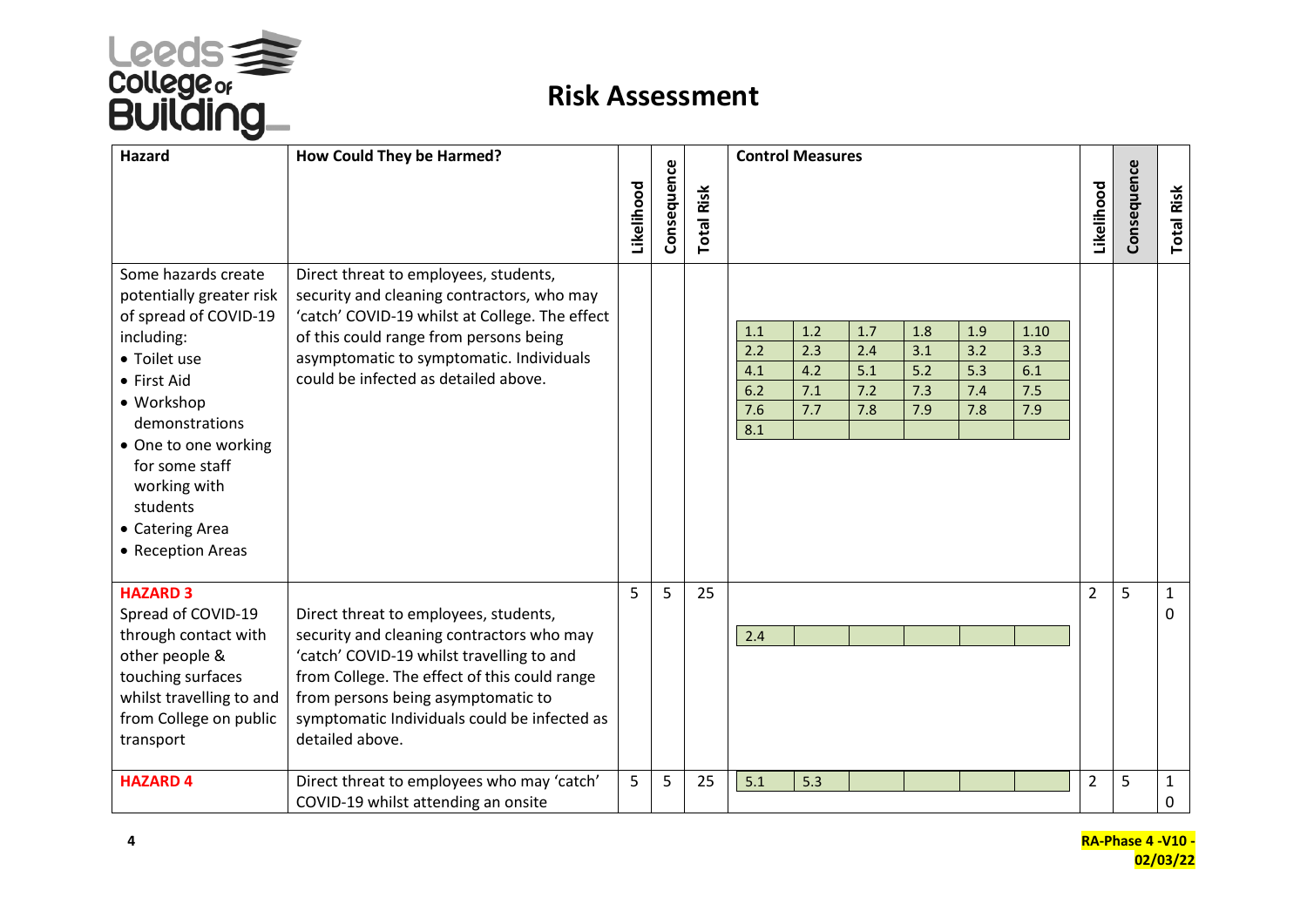

| Hazard                                                                                                                                                                                                                                              | How Could They be Harmed?                                                                                                                                                                                                                                                                                                                                                    |            |             |                   | <b>Control Measures</b>                                                                                                                                                                         |                    |
|-----------------------------------------------------------------------------------------------------------------------------------------------------------------------------------------------------------------------------------------------------|------------------------------------------------------------------------------------------------------------------------------------------------------------------------------------------------------------------------------------------------------------------------------------------------------------------------------------------------------------------------------|------------|-------------|-------------------|-------------------------------------------------------------------------------------------------------------------------------------------------------------------------------------------------|--------------------|
|                                                                                                                                                                                                                                                     |                                                                                                                                                                                                                                                                                                                                                                              | Likelihood | Consequence | <b>Total Risk</b> | Consequence<br>Likelihood                                                                                                                                                                       | <b>Total Risk</b>  |
| Spread of COVID-19 to<br>employees who<br>attend onsite<br>assessments at other<br>workplaces                                                                                                                                                       | assessment at other workplaces. The effect<br>of this could range from persons being<br>asymptomatic to symptomatic. Individuals<br>could be infected as detailed in hazard 1<br>above.                                                                                                                                                                                      |            |             |                   |                                                                                                                                                                                                 |                    |
| <b>HAZARD 5</b><br>Spread of COVID-19 to<br>individuals who have<br>underlying health<br>conditions. Those that<br>are:<br>• 'Clinically extremely<br>vulnerable' (high<br>risk) or;<br>• 'Clinically vulnerable<br>individuals'<br>(moderate risk) | Greater direct threat to employees and<br>students, in these categories, who may<br>'catch' COVID-19 on their return to the<br>College. The effect of this could range from<br>persons being asymptomatic to<br>symptomatic. Indirect threat to household<br>members who fall into these categories from<br>employees and students returning home<br>after being in College. | 5          | 5           | 25                | 3<br>5<br>1.5<br>1.2<br>1.4<br>1.9<br>1.10<br>1.1<br>2.1<br>2.2<br>3.2<br>2.4<br>3.1<br>4.1<br>5.1<br>$5.2$<br>5.3<br>7.1<br>7.2<br>6.2<br>7.5<br>6.1<br>7.4<br>7.6<br>7.8<br>7.7<br>7.9<br>8.1 | $\mathbf{1}$<br>5. |
| <b>HAZARD 6</b>                                                                                                                                                                                                                                     |                                                                                                                                                                                                                                                                                                                                                                              | 5          | 5           | 25                | 5<br>$\overline{2}$                                                                                                                                                                             | $\mathbf{1}$<br>0  |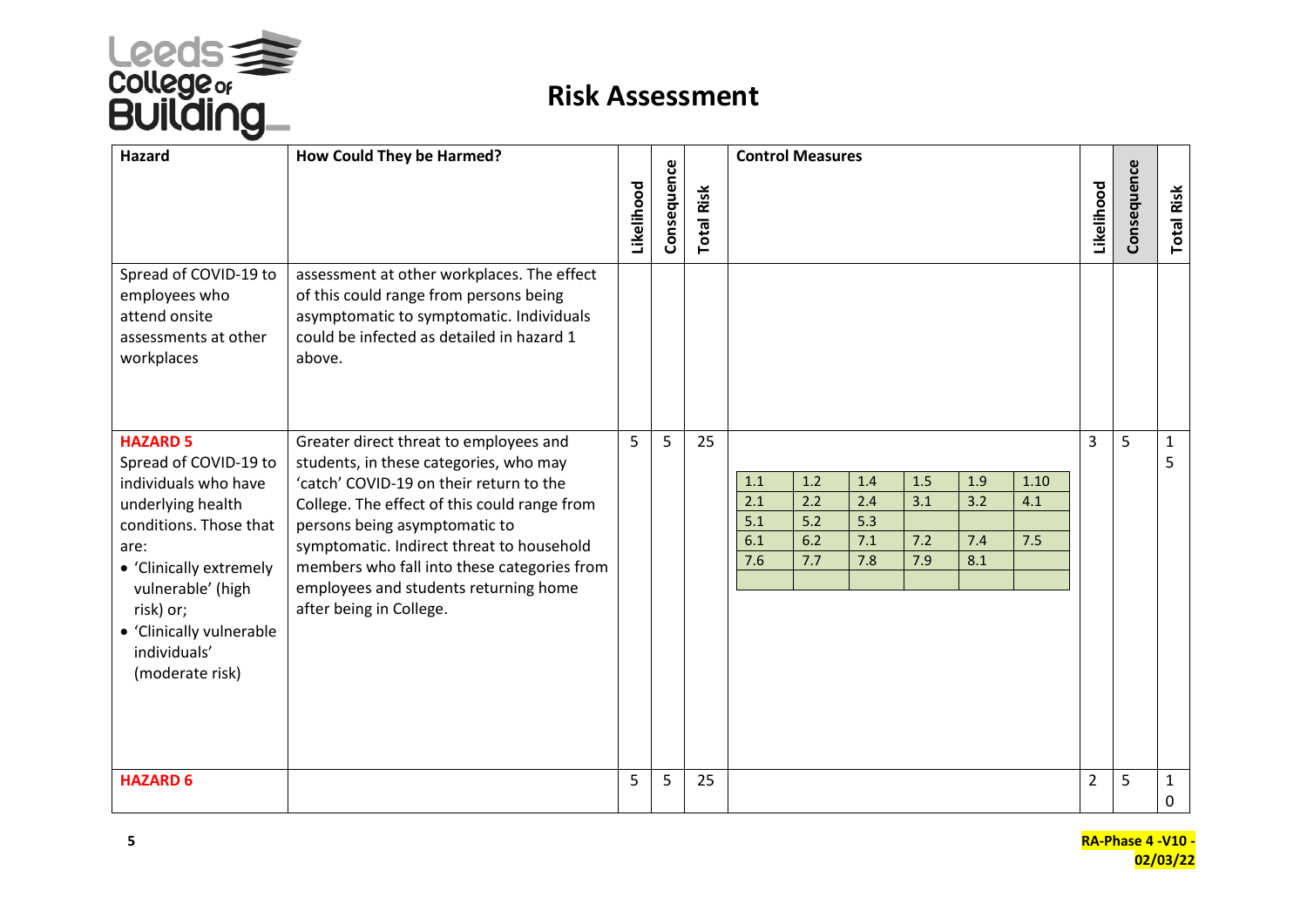

| <b>Hazard</b>                                                                                                                                                                | How Could They be Harmed?                                                                                                                                                                                                                                                                                                                                                                                                                                              | Likelihood | Consequence | <b>Total Risk</b> | <b>Control Measures</b><br>Consequence<br>Likelihood<br><b>Total Risk</b>                                                                                                                         |
|------------------------------------------------------------------------------------------------------------------------------------------------------------------------------|------------------------------------------------------------------------------------------------------------------------------------------------------------------------------------------------------------------------------------------------------------------------------------------------------------------------------------------------------------------------------------------------------------------------------------------------------------------------|------------|-------------|-------------------|---------------------------------------------------------------------------------------------------------------------------------------------------------------------------------------------------|
| Person(s) with<br>confirmed case of<br>COVID-19                                                                                                                              | The range could be from the person being<br>asymptomatic to symptomatic                                                                                                                                                                                                                                                                                                                                                                                                |            |             |                   | 1.2<br>1.5<br>1.1<br>1.3<br>1.4<br>1.7<br>1.8<br>1.9<br>3.2<br>1.10<br>3.1<br>3.3<br>6.2<br>6.3<br>4.1<br>5.1<br>5.2<br>6.1<br>7.5<br>6.4<br>7.1<br>7.2<br>7.3<br>7.4<br>8.1<br>7.6<br>7.8<br>7.9 |
| <b>HAZARD 7</b><br>Decrease in mental<br>and physical well-<br>being during the<br>pandemic. Increase in<br>anxiety levels<br>regarding ability to<br>return to the College. | Increase in the number of staff and students<br>suffering from short & long term physical &<br>mental ill health conditions and a general<br>worsening of health. Increase in anxiety<br>levels & detrimental impact on staff &<br>student well-being leading to potential<br>increase in suicidal thoughts / self-harm.<br>Parents and carers - predominantly women<br>(more likely to have additional caring<br>responsibilities) less able to attend the<br>College | 5          | 5           | 25                | 3<br>9<br>3<br>1.2<br>1.1                                                                                                                                                                         |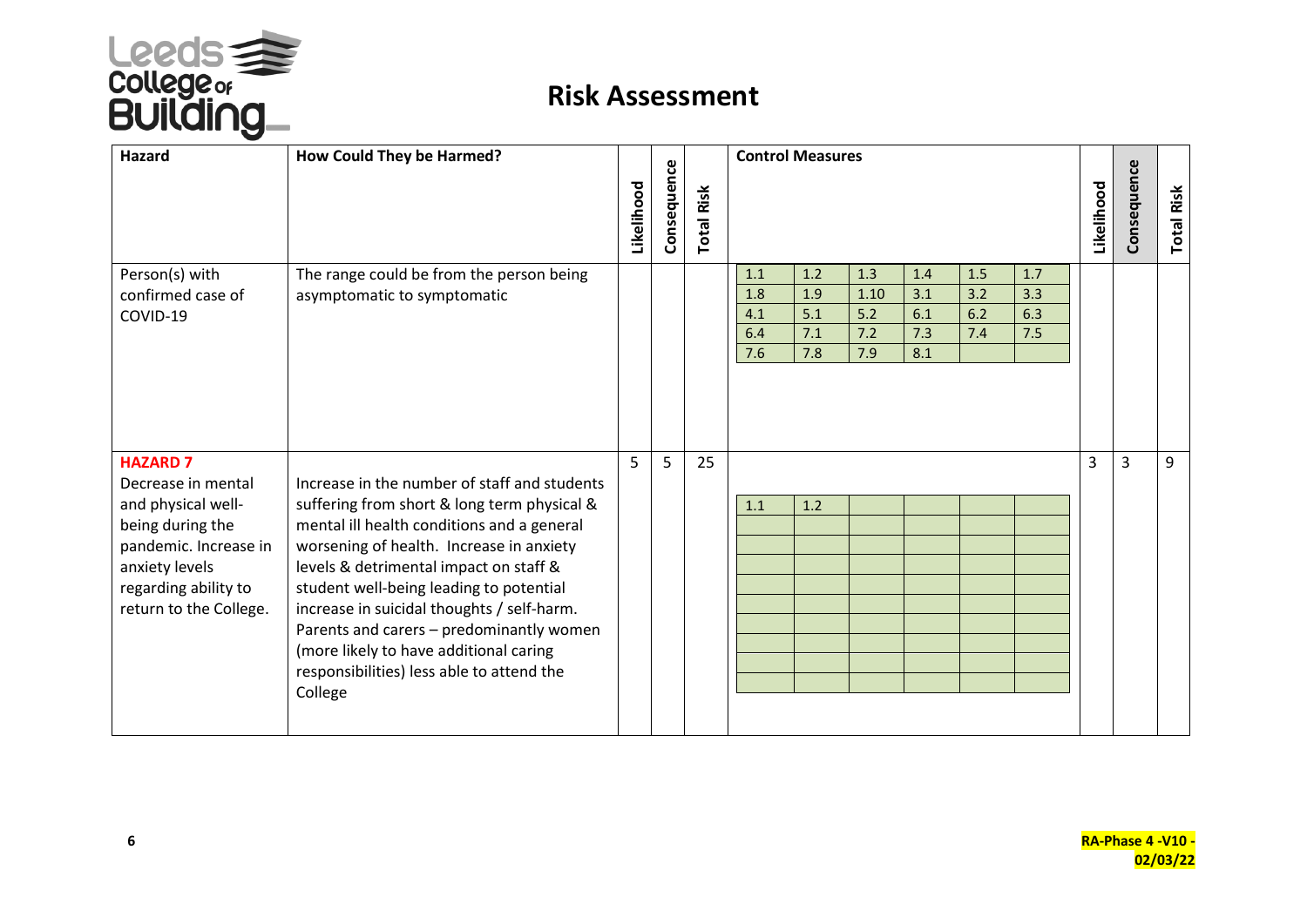

#### **Section 1 – Communication (Providing and Explaining our full re-opening plan) Objective – To make sure staff, students, sub-contractors, visitors and the public understand what they need to do to maintain safety**

|        | <b>Control Measures</b>                                                                                                            | $\overline{\phantom{0}}$                  |                           |               |
|--------|------------------------------------------------------------------------------------------------------------------------------------|-------------------------------------------|---------------------------|---------------|
|        |                                                                                                                                    | facilities necessary<br>Is additional PPE |                           |               |
| Number |                                                                                                                                    |                                           | Responsible<br>Person(s)  | Date Achieved |
| 1.1    | This risk assessment will be placed on the College website and will be regularly updated as                                        |                                           | Covid Co-ordinator /      | 02/03/22      |
|        | necessary. The Principal will inform staff of significant changes in his weekly update. Students will                              |                                           | Marketing &               |               |
|        | be informed of major changes via email and social media as appropriate.                                                            |                                           | Communications            |               |
|        |                                                                                                                                    |                                           | Manager/ Principal        |               |
| 1.2    | This risk assessment will be adapted as necessary and reviewed formally on a regular basis by the                                  |                                           | Covid Co-ordinator/       | 21.07.21      |
|        | Senior Management Team to ensure it is fit for purpose and effectively protects our staff,                                         |                                           | Senior Management         |               |
|        | students, contractors, visitors, the public, household members of staff and students. Any                                          |                                           | Team                      |               |
|        | significant changes will be communicated through sources identified in 1.1 above.                                                  |                                           |                           |               |
| 1.3    | One member of the Senior Management Team (SMT) will be identified to be on COVID duty on                                           |                                           | Senior Management         | 08.03.21      |
|        | a weekly rota basis to quickly resolve any issues and provide any reassurance to staff and                                         |                                           | Team / College            |               |
|        | students. The name of the SMT member for that week will be publicised in Reception                                                 |                                           | Management Team           |               |
|        | areas. To support compliance, on a rota basis, members of the College Management Team                                              |                                           |                           |               |
|        | will monitor Reception, Atriums, Refectory, other communal areas as necessary at start times,<br>morning breaks and lunch periods. |                                           |                           |               |
| 1.4    | Regular emails will be sent to all staff by the Principal reminding staff of their responsibilities.                               |                                           | Principal                 | 21.07.21      |
| 1.5    | Staff and students will be regularly reminded that failure to maintain reasonable behaviour                                        |                                           | <b>College Management</b> | 21.07.21      |
|        | whilst at College in relation to any control measure may result in this being deemed gross                                         |                                           | Team                      |               |
|        | misconduct and disciplinary action being taken. Any major issues will be immediately reported to                                   |                                           |                           |               |
|        | the designated member of Senior Management for necessary action to be taken.                                                       |                                           |                           |               |
| 1.6    | Frequent consultation will take place with our recognised trade unions (UCU & Unison) regarding                                    |                                           | Principal                 | 21.07.21      |
|        | any changes to our plan and this risk assessment                                                                                   |                                           |                           |               |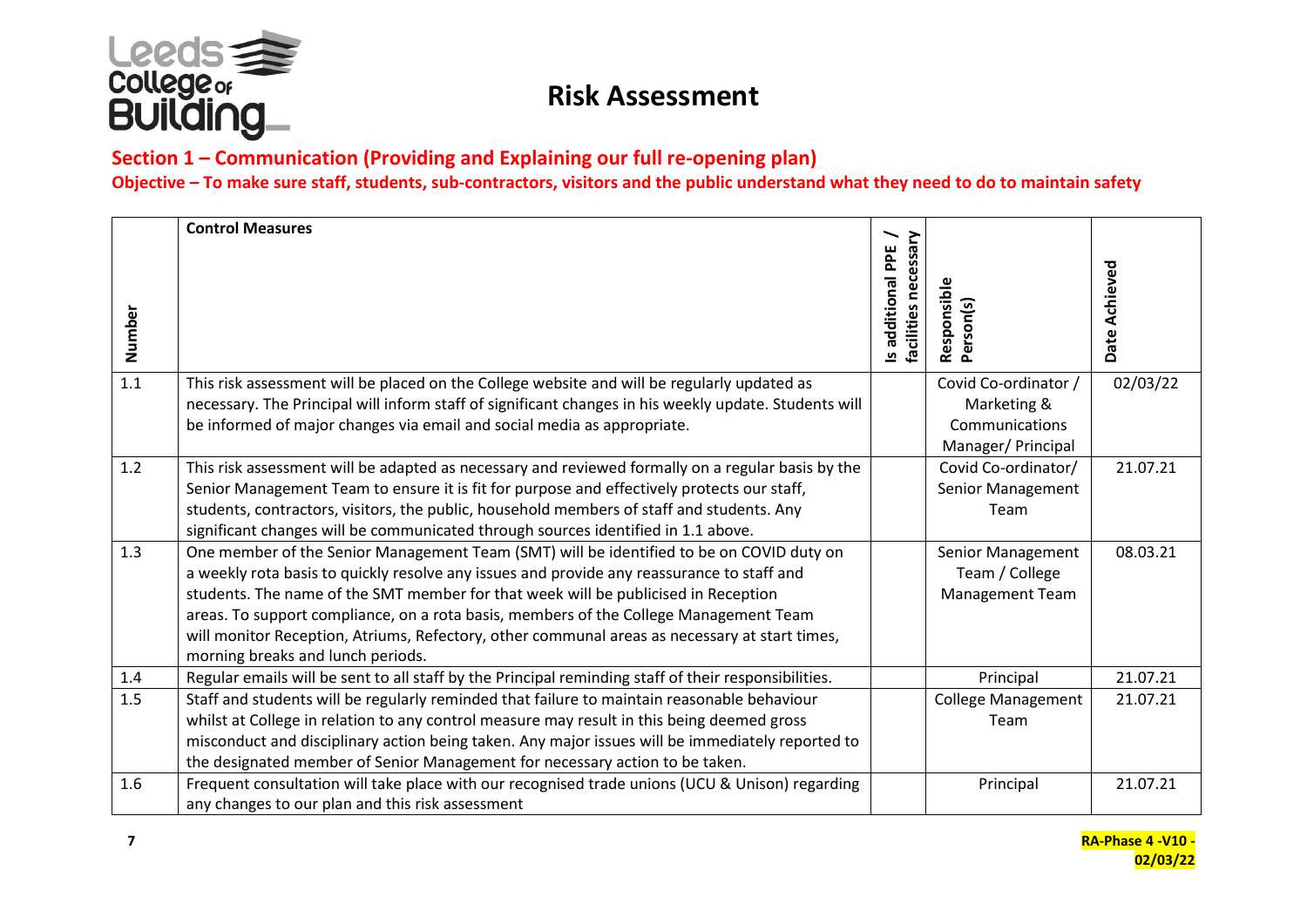

|        | <b>Control Measures</b>                                                                                                                                                                                                                                                                                                                                                                                                                                                                                                                                                                                                                                                                                                                                                                                                           | facilities necessary<br>Is additional PPE | Responsible<br>Person(s)                                        | Date Achieved |
|--------|-----------------------------------------------------------------------------------------------------------------------------------------------------------------------------------------------------------------------------------------------------------------------------------------------------------------------------------------------------------------------------------------------------------------------------------------------------------------------------------------------------------------------------------------------------------------------------------------------------------------------------------------------------------------------------------------------------------------------------------------------------------------------------------------------------------------------------------|-------------------------------------------|-----------------------------------------------------------------|---------------|
| Number |                                                                                                                                                                                                                                                                                                                                                                                                                                                                                                                                                                                                                                                                                                                                                                                                                                   |                                           |                                                                 |               |
| 1.7    | Staff and students will be regularly reminded that if they have symptoms of COVID-19, they<br>should immediately phone 0113 222 6073 or email cv19@lcb.ac.uk to inform the College of their<br>situation. Staff and students who test positive will continue to be advised to stay at home and<br>avoid contact with other people for 5 full days or until they have received 2 negative test results<br>on consecutive days; the College will keep this under constant review. Staff and students who<br>continue to test positive on day 10 can return to college as usual. Staff and young people who<br>are contacts should attend their education settings as usual. This includes staff who have been in<br>close contact within their household, unless they are able to work from home (with line<br>manager's approval). |                                           | Senior Management<br>Team/HR Team/<br>Covid Coordinator/        | 02/03/22      |
| 1.8    | If a member of staff or a student becomes unwell whilst in College with Coronavirus symptoms,<br>the 'Emergency Action Plan - Dealing with suspected / confirmed CoVID-19' will be followed by<br>responsible staff: EAP Notification of Covid-19 Cleaning of any potential infected areas will take<br>place in accordance with the Government Guidance:                                                                                                                                                                                                                                                                                                                                                                                                                                                                         |                                           | Senior Management<br>Team / Estates<br>Manager /<br>Marketing & | 11.10.21      |
|        | https://www.gov.uk/government/publications/covid-19-decontamination-in-non-healthcare-<br>settings/covid-19-decontamination-in-non-healthcare-settings (See Section 7).                                                                                                                                                                                                                                                                                                                                                                                                                                                                                                                                                                                                                                                           |                                           | Communications<br>Manager / HR Team/<br><b>Reception Staff</b>  |               |
| 1.9    | If any member of staff goes abroad (for example on holiday) and government guidance is that<br>they must self-isolate (in a hotel or at home) upon their return, they must ensure before they go<br>abroad on holiday that they discuss this with their line manager and agree that they are able to<br>work effectively from home or a hotel for this period of self-isolation. However, if they are<br>required to work in the College then this must be discussed with a member of the Senior<br>Management Team prior to taking the annual leave and going abroad. Options to be considered<br>include rescheduling the trip abroad, taking additional leave for the self-isolation period, taking<br>time off without pay.                                                                                                   |                                           | Senior Management<br>Team                                       | 02/03/22      |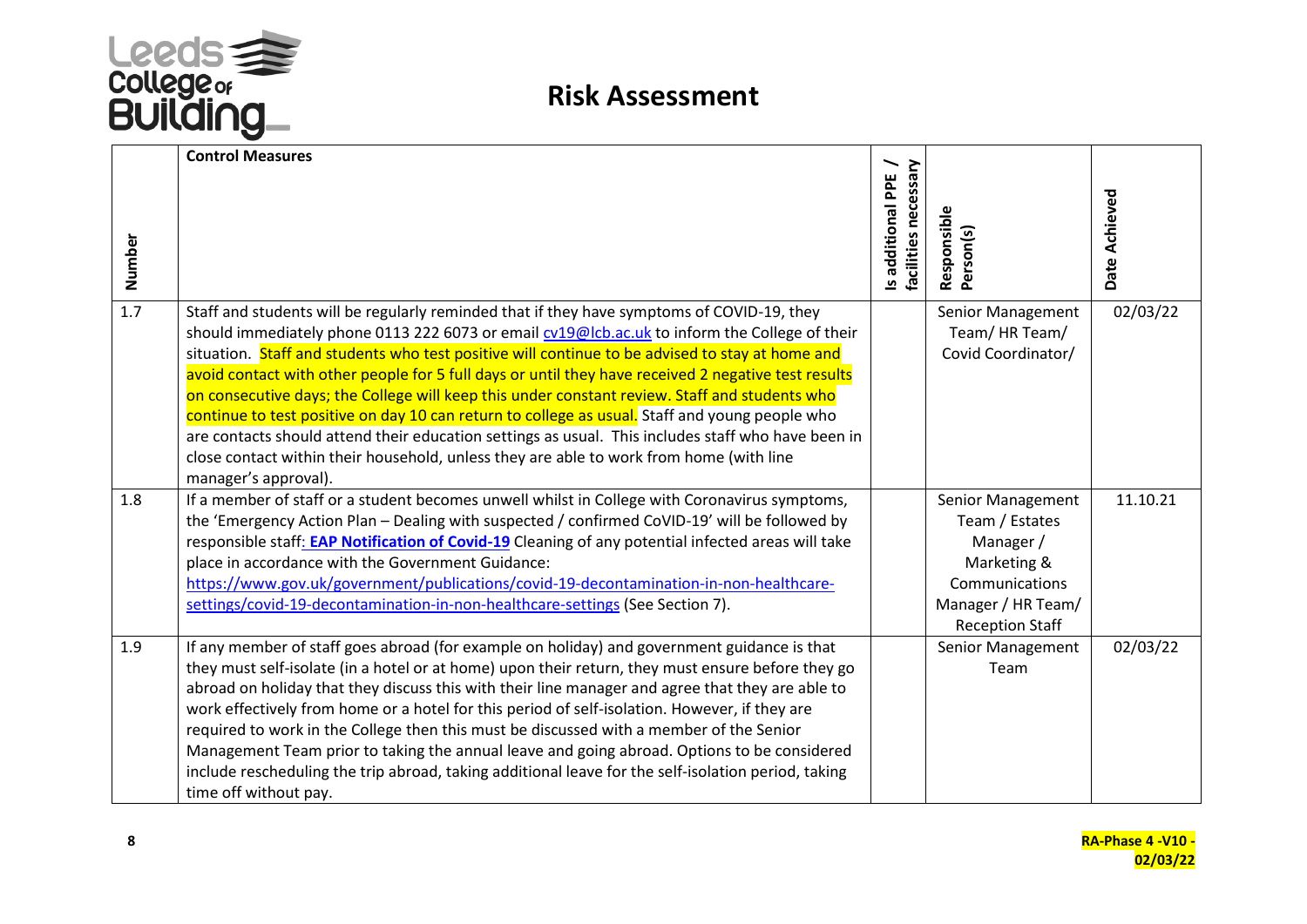

| Number | <b>Control Measures</b>                                                                                                                                                                                                                                                                                                                                                                                                                                                                                                                                                                                                                                                                                                                                                                                                                                                                                                                                                                                          | essary<br>Is additional PPE<br>nec<br><b>facilities</b> | Responsible<br>Person(s)  | Date Achieved |
|--------|------------------------------------------------------------------------------------------------------------------------------------------------------------------------------------------------------------------------------------------------------------------------------------------------------------------------------------------------------------------------------------------------------------------------------------------------------------------------------------------------------------------------------------------------------------------------------------------------------------------------------------------------------------------------------------------------------------------------------------------------------------------------------------------------------------------------------------------------------------------------------------------------------------------------------------------------------------------------------------------------------------------|---------------------------------------------------------|---------------------------|---------------|
|        | Staff may not know before they go on holiday abroad that quarantine arrangements may apply<br>upon their return to the UK as the Government may implement quarantine arrangements very<br>quickly, whilst people are already on holiday. Therefore, it may not be possible to discuss this<br>fully with a line manager prior to going on holiday. If staff are abroad and become aware that<br>they will need to quarantine they need to contact their line manager as soon as reasonably<br>practicable to let them know that they will need to self-isolate upon their return. If they are<br>unable to work from home, options will include taking additional leave for the self-isolation<br>period, taking time off without pay or making the time up over a longer period of time when they<br>are allowed to return to work. It is the responsibility of the staff member to keep up to date<br>with the latest travel government travel advice by visiting https://www.gov.uk/foreign-travel-<br>advice |                                                         |                           |               |
| 1.10   | The College will follow Government & Local Authority guidance relating to any 'national<br>lockdown' or local status and the Senior Management Team will take all reasonable measures to<br>manage the effects of the lockdown / local status.                                                                                                                                                                                                                                                                                                                                                                                                                                                                                                                                                                                                                                                                                                                                                                   |                                                         | Senior Management<br>Team | 05.11.20      |
| 1.11   | All staff will undertake online awareness training as deemed appropriate by the College.<br>Currently this is Smartlog 'COVID-19 (Educational Settings)'.                                                                                                                                                                                                                                                                                                                                                                                                                                                                                                                                                                                                                                                                                                                                                                                                                                                        |                                                         | Covid Co-ordinator        | 05/01/22      |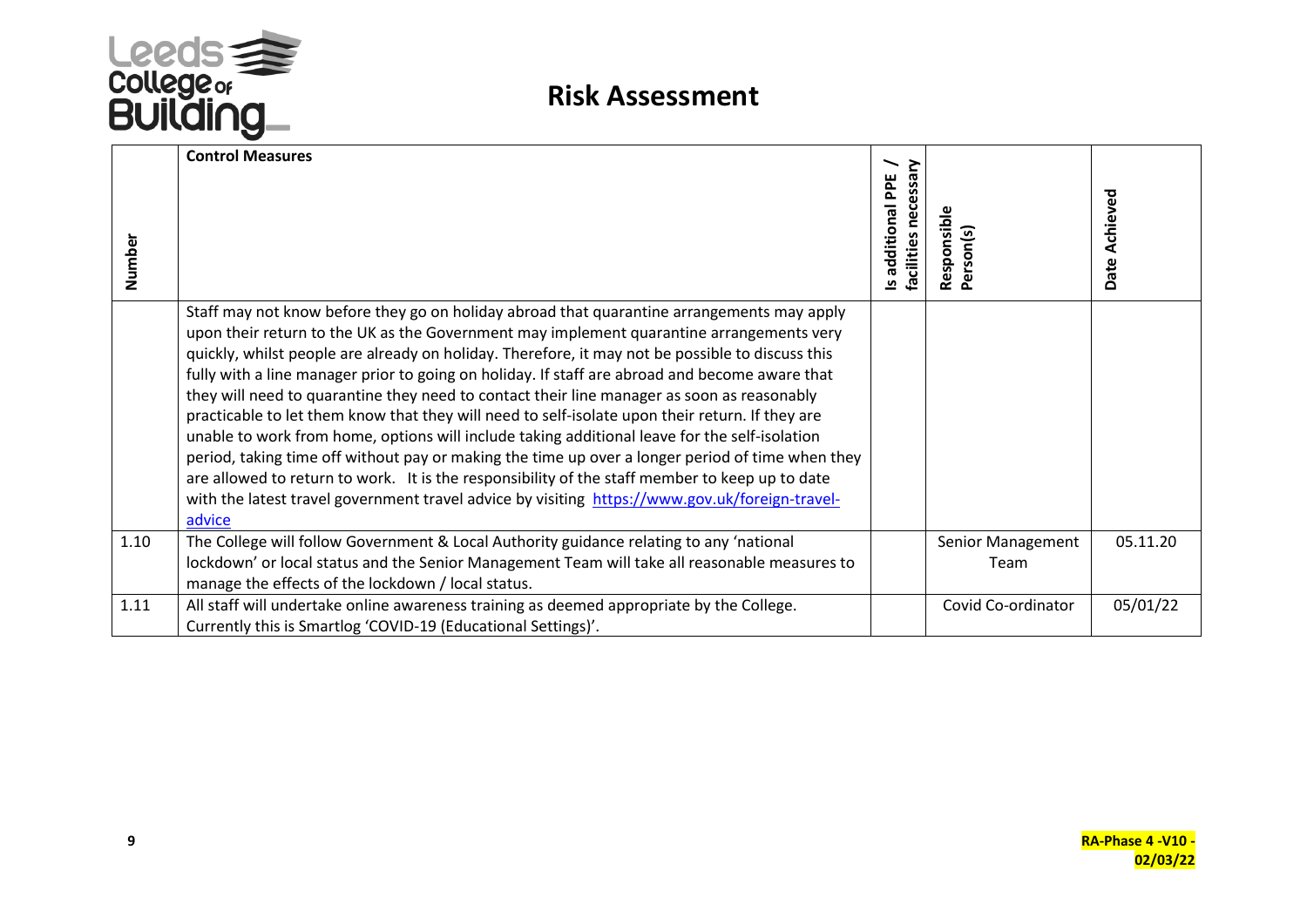

#### **Section 2 – Travelling to and from College / Entering & Leaving the College / Creating Distinct Groups of Staff & Students**

**Objectives – To reduce any risk whilst travelling to and from the College. To maintain social distancing wherever possible, on arrival and departure. To create distinct groups and reduce the number of contacts each person has whilst at College.**

|        | <b>Control Measures</b>                                                                          |                                       |                                    |               |
|--------|--------------------------------------------------------------------------------------------------|---------------------------------------|------------------------------------|---------------|
|        |                                                                                                  | resources necessary<br>additional PPE |                                    |               |
| Number |                                                                                                  | $\overline{a}$                        | Responsible<br>$r$ son $(s)$<br>ρē | Date Achieved |
| 2.1    | Staff working from home must work in line with the Flexible & Home Working Policy. Managers      |                                       | <b>College Management</b>          | 05/01/22      |
|        | must agree home working with staff that ensures the needs of the business / curriculum area      |                                       | Team                               |               |
|        | and the needs of the students are being met.                                                     |                                       |                                    |               |
| 2.2    | Start and finish times will be staggered. This reduces student flow into the buildings at crunch |                                       | <b>College Management</b>          | 21.07.21      |
|        | points. Curriculum Managers should adjust timetables to reflect the start and finish times.      |                                       | Team                               |               |
|        | Breaks and lunchtimes also need to be staggered to reduce queues and groups forming.             |                                       |                                    |               |
| 2.3    | Government guidance strongly expects on-site education to be the norm for the large majority of  |                                       | Vice Principal -                   | 03.09.21      |
|        | 16-19 Study Programme planned hours and for adult learners we should continue to judge the       |                                       | Teaching, Learning &               |               |
|        | right balance between on-site and remote delivery for them. Students can continue to be          |                                       | Quality / Faculty                  |               |
|        | supported both online and by coming into College with a blended learning approach. Curriculum    |                                       | <b>Directors</b>                   |               |
|        | Managers must ensure that all students who do not have IT access at home are able to come into   |                                       |                                    |               |
|        | the College to receive the appropriate teaching and learning.                                    |                                       |                                    |               |
| 2.4    | Hand sanitisers will be available at all entry and exit points and checked at regular intervals. | Yes                                   | <b>Estates Manager</b>             | 23.09.20      |
|        | Additional hand wash facilities have been installed where possible to reduce the need to access  |                                       |                                    |               |
|        | toilet facilities for hand washing.                                                              |                                       |                                    |               |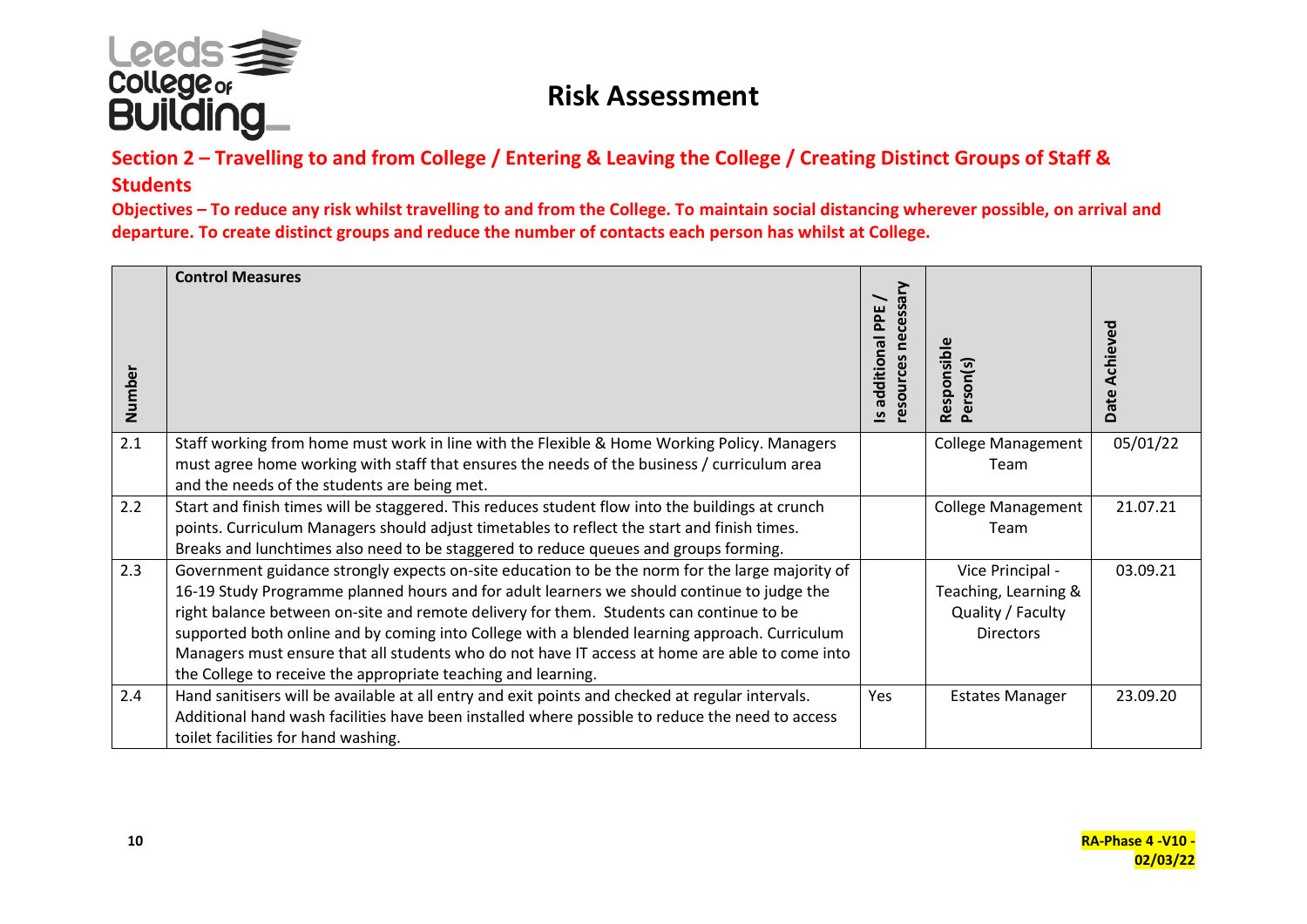

#### **Section 3 – Moving around College (Communal Spaces)**

**Objective – To maintain social distancing wherever possible while people travel through the College**

| Number | <b>Control Measures</b>                                                                                                                                                                                                                                                                                                                                                                                                                                                                                                                                                                                                                                                                                                                                                                                                                                                                                                                                                                                                                                                       | resources necessary<br>Is additional PPE | Responsible<br>Person(s) | Date Achieved |
|--------|-------------------------------------------------------------------------------------------------------------------------------------------------------------------------------------------------------------------------------------------------------------------------------------------------------------------------------------------------------------------------------------------------------------------------------------------------------------------------------------------------------------------------------------------------------------------------------------------------------------------------------------------------------------------------------------------------------------------------------------------------------------------------------------------------------------------------------------------------------------------------------------------------------------------------------------------------------------------------------------------------------------------------------------------------------------------------------|------------------------------------------|--------------------------|---------------|
| 3.1    | All communal areas should be as well ventilated as possible. Windows (where<br>available and can be opened) should be opened to help ventilate the<br>room. Where the temperature is not maintained at a reasonably comfortable<br>level, windows can be closed. However, this should be agreed with staff and/or<br>students in the room. If there isn't full agreement from the people in the room<br>then the default position is that windows should stay open.<br>The College will follow Government and CIBSE Guidance in relation to the use of<br>air conditioning and heating within College. At the present time, the following will<br>apply:<br>Most air conditioning units and heating at North Street Campus will be<br>$\bullet$<br>switched ON automatically at 9.00am and need to be manually switched<br>off.<br>Air conditioning units and heating at Southbank 1 Campus will be<br>switched ON automatically<br>Air conditioning units and heating at Southbank 2 Campus will be<br>switched ON automatically<br>This will be kept under constant review. |                                          | <b>Estates Manager</b>   | 02.11.20      |
| 3.2    | Antiviral wipes/ hand sanitiser will be available next to all high contact areas such<br>as water fountains, vending machines, lockers, printers/ photocopiers cash                                                                                                                                                                                                                                                                                                                                                                                                                                                                                                                                                                                                                                                                                                                                                                                                                                                                                                           | Yes                                      | <b>Estates Manager</b>   | 11.10.21      |
|        | machines to ensure they can be cleaned by staff and students between use.                                                                                                                                                                                                                                                                                                                                                                                                                                                                                                                                                                                                                                                                                                                                                                                                                                                                                                                                                                                                     |                                          |                          |               |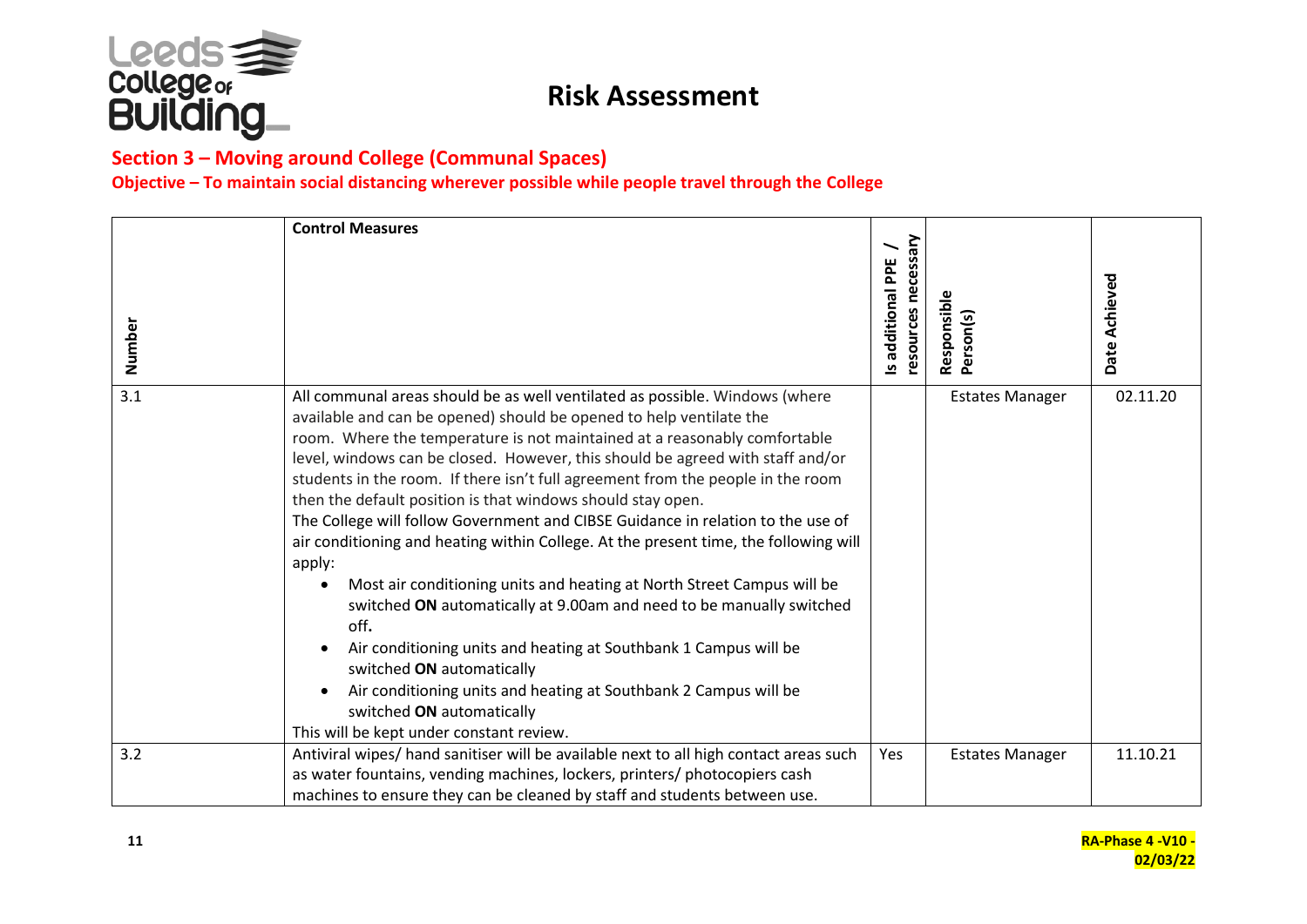

|     | <b>Control Measures</b>                                                                                                                                                                 | ິ<br>PPE<br>P<br>$\bar{\mathbf{e}}$<br>စိ<br>additio<br>sourc<br>ِهِ<br>౨ | ᄛ<br>วิ<br>esp<br>œ<br>$\Delta$ | ₻<br>Φ<br>chie<br>Date |
|-----|-----------------------------------------------------------------------------------------------------------------------------------------------------------------------------------------|---------------------------------------------------------------------------|---------------------------------|------------------------|
| 3.3 | Indoor recreational areas will be in use. Equipment (e.g. bat, pool cues) must be<br>sanitised before / after each use and anti-viral wipes will be available near to any<br>equipment. |                                                                           | <b>Estates Manager</b>          | 26.07.21               |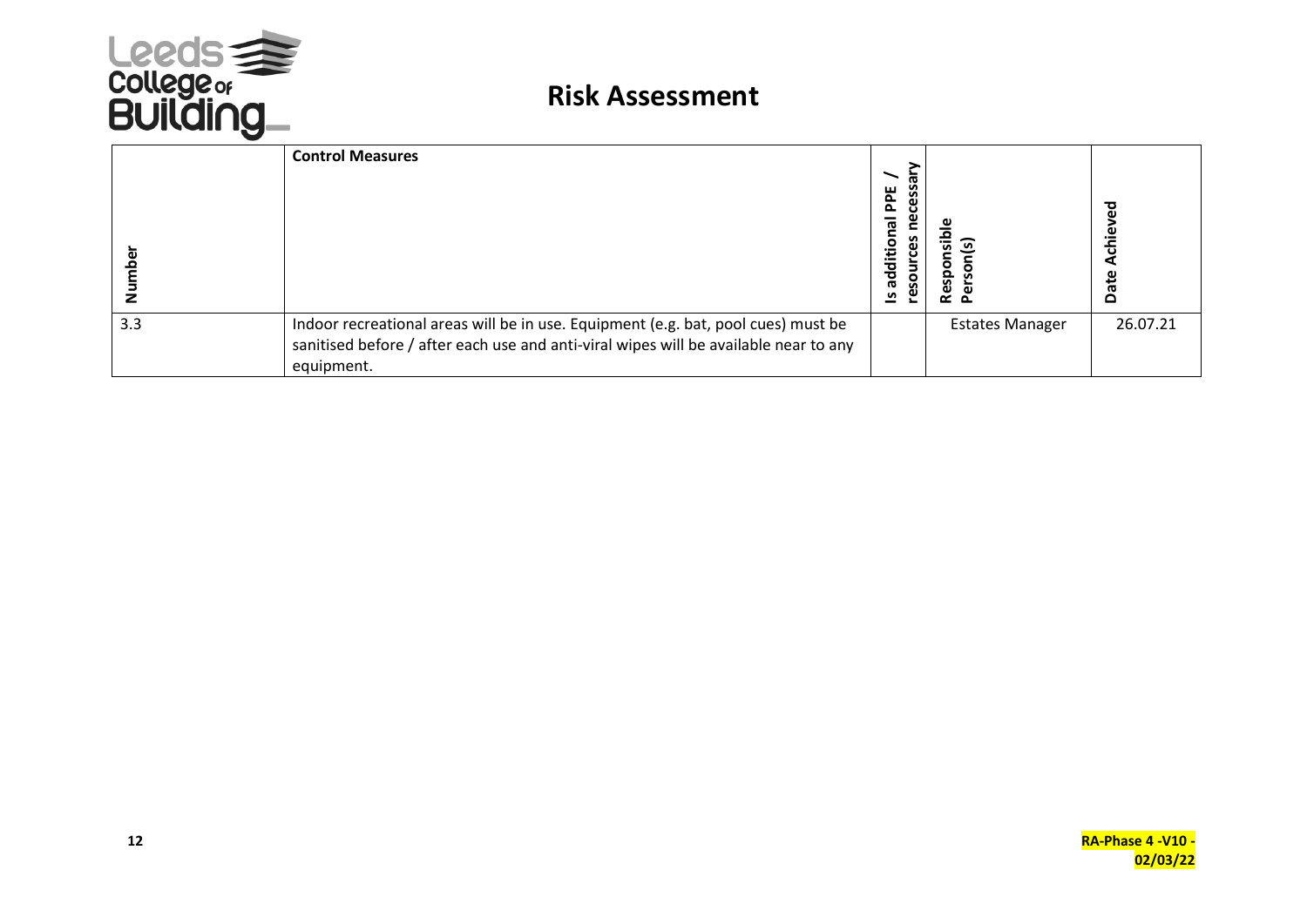

#### **Section 4 – Offices, Classrooms, Workshops**

**Objective – To maintain social distancing between individuals when they are in their offices, classrooms and workshops**

| mber | <b>Control Measures</b>                                                                                    | Ssary<br>PPE<br>o<br>additional<br>Ū<br>ğ<br><b>facilities</b><br><u> ဟ</u> | $\bullet$<br>Respon<br>$\mathbf{e}$ | Achieved<br>Date |
|------|------------------------------------------------------------------------------------------------------------|-----------------------------------------------------------------------------|-------------------------------------|------------------|
|      |                                                                                                            |                                                                             |                                     |                  |
| 4.1  | Offices / Staff rooms - staff are encouraged to be at least 2 metres apart from their colleagues           | Yes                                                                         | <b>College Management</b>           | 11/11/21         |
|      | whilst working in their offices.                                                                           |                                                                             | Team                                |                  |
| 4.2  | Exams - Separate information in relation to how online examinations will be undertaken within              | <b>Yes</b>                                                                  | Examinations                        | 11/10/21         |
|      | the College currently, is available here <b>online examinations</b> . The information will be continuously |                                                                             | Manager                             |                  |
|      | reviewed and adjusted to be in line with government guidelines and JCQ/ awarding body                      |                                                                             |                                     |                  |
|      | guidelines.                                                                                                |                                                                             |                                     |                  |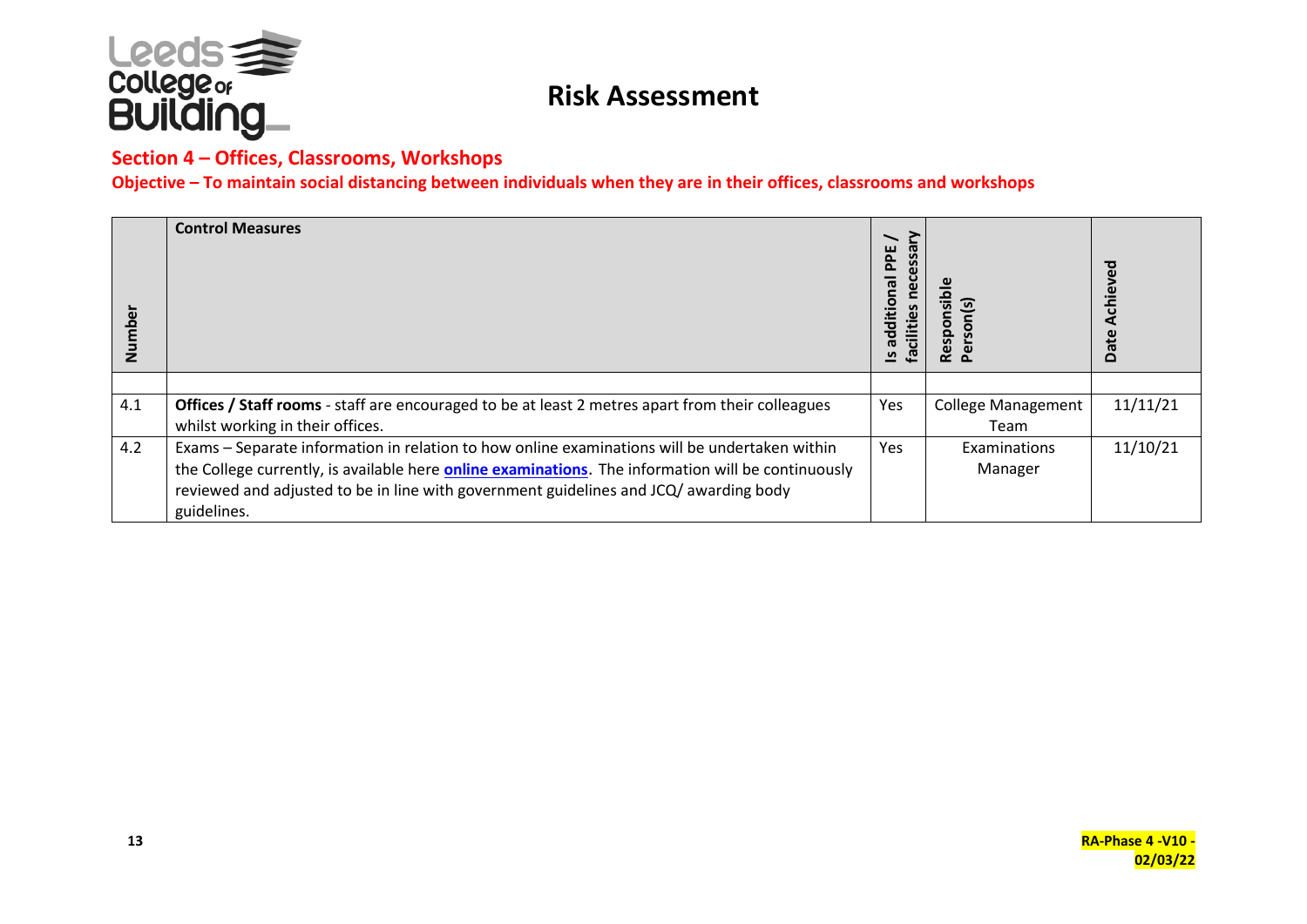

#### **Section 5 – Internal and External Meetings (including visitors, contractors, deliveries coming to the College) Objective – To reduce transmission due to face-to-face meetings and maintain social distancing in meetings**

| Number | <b>Control Measures</b>                                                                               | PPE<br>additional<br><b>cilities</b><br>౨ | es<br>C<br>$\circ$<br>$\Omega$<br>Res<br>ِهِ | Achieved<br>Date |
|--------|-------------------------------------------------------------------------------------------------------|-------------------------------------------|----------------------------------------------|------------------|
| 5.1    | Physical meetings that take place should be kept as short as possible and participants are encouraged |                                           | College                                      | 11/10/21         |
|        | to maintain social distancing.                                                                        |                                           | Management                                   |                  |
|        |                                                                                                       |                                           | Team                                         |                  |
| 5.2    | All meeting rooms will have hand sanitisers placed in / near the room.                                |                                           | Estates Manager/                             | 21.07.21         |
|        |                                                                                                       |                                           | Marketing &                                  |                  |
|        |                                                                                                       |                                           | <b>Comms Manager</b>                         |                  |
| 5.3    | Staff may physically attend external meetings where it is necessary to conduct effective College      |                                           | College                                      | 21.07.21         |
|        | business, however, they are encouraged to maintain social distancing and where applicable a risk      |                                           | Management                                   |                  |
|        | assessment has been obtained prior to attending the meeting.                                          |                                           | Team                                         |                  |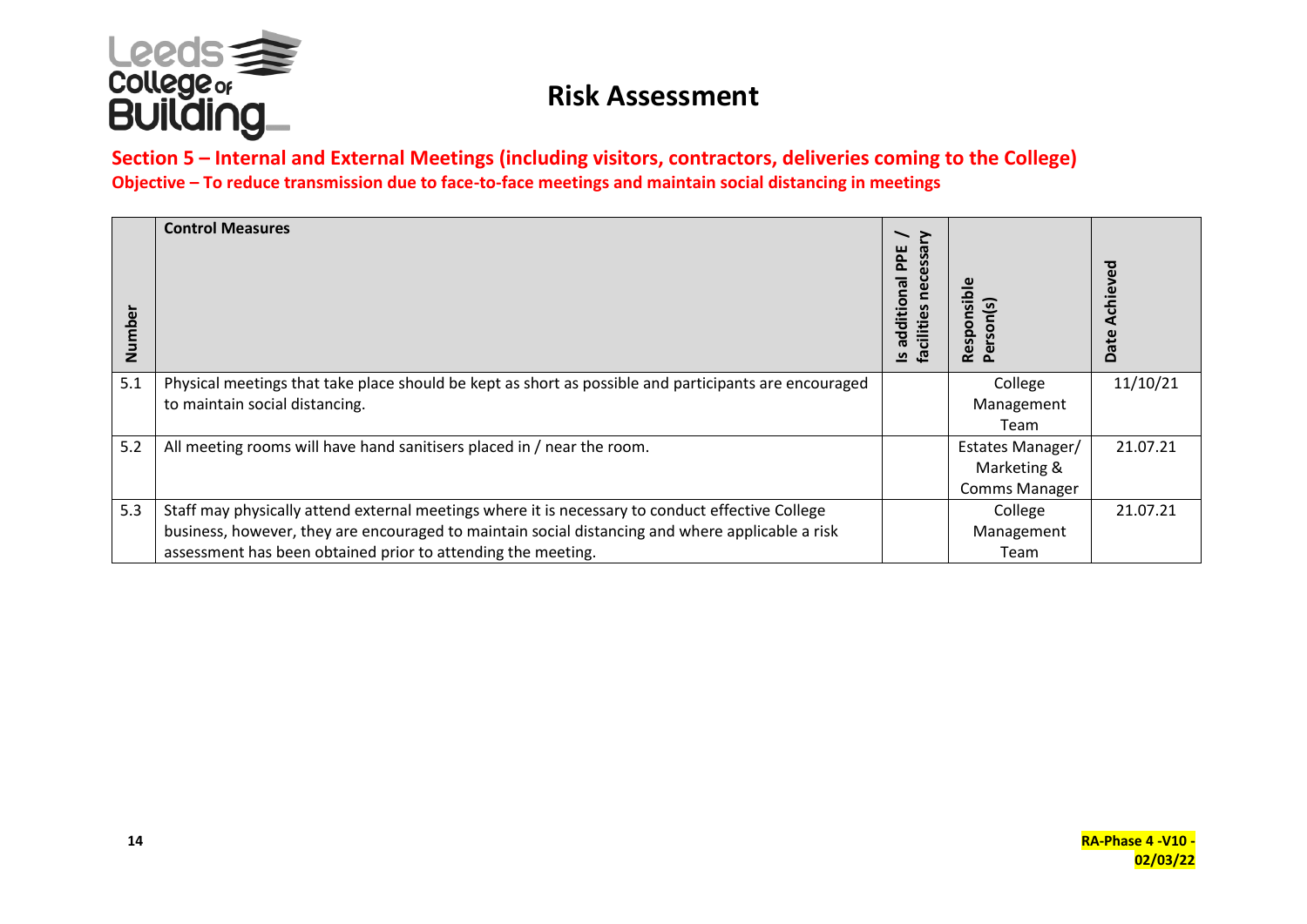

#### **Section 6 – Keeping the College Clean & Safe**

**Objective – To make sure that the College is clean and ready to reopen; and to keep the College clean and prevent transmission by touching contaminated surfaces**

| Number | <b>Control Measures</b>                                                                                                                                                                                                                                                                                                                                                                                                                                                                                                                                                                                                                                                                                                                                                                                                                                                                                           | $\geq$<br>additional PPE<br>necessa<br><b>facilities</b><br>ഛ | Responsible<br>Person(s)                          | Achieved<br>Date |
|--------|-------------------------------------------------------------------------------------------------------------------------------------------------------------------------------------------------------------------------------------------------------------------------------------------------------------------------------------------------------------------------------------------------------------------------------------------------------------------------------------------------------------------------------------------------------------------------------------------------------------------------------------------------------------------------------------------------------------------------------------------------------------------------------------------------------------------------------------------------------------------------------------------------------------------|---------------------------------------------------------------|---------------------------------------------------|------------------|
| 6.1    | Rota of frequent cleaning schedules agreed with our cleaning company to clean work areas,<br>equipment, regularly touched objects such as door handles and keyboards.                                                                                                                                                                                                                                                                                                                                                                                                                                                                                                                                                                                                                                                                                                                                             |                                                               | <b>Estates Manager</b>                            | 17.06.20         |
| 6.2    | If a case of COVID-19 is suspected or known in the College, then we will follow the government's<br>guidance in relation to cleaning:<br>All surfaces that a symptomatic person has come into contact with will be cleaned and<br>$\bullet$<br>disinfected, especially objects visibly contaminated with body fluids and all potentially<br>contaminated high contact areas such as toilets.<br>Public areas where the symptomatic person has passed through and spent minimal time, such as<br>$\bullet$<br>corridors, but which are not visibly contaminated with body fluids, can be cleaned thoroughly as<br>normal.<br>Cleaning staff must wear appropriate PPE and use disposable cloths or paper roll and the<br>$\bullet$<br>appropriate disinfectant.<br>The Emergency Action Plan - Dealing with suspected / confirmed CoVID-19' will be followed by<br>responsible staff: EAP Notification of Covid-19 |                                                               | Senior<br>Management<br>Team / Estates<br>Manager | 16.09.20         |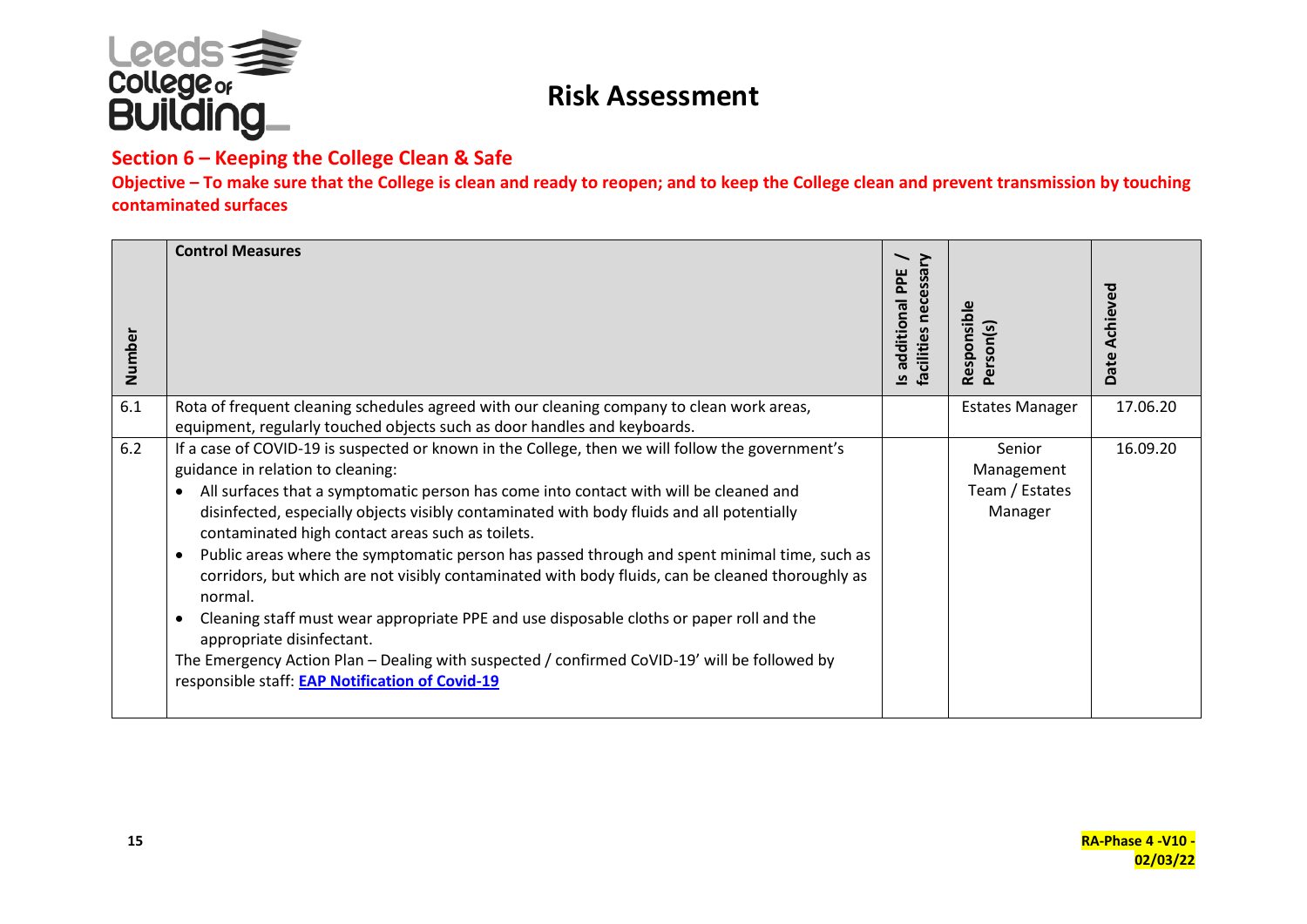

#### **Section 7 – Hygiene: Handwashing, Toilets & Showers Objective – To help everyone keep good hygiene whilst at College**

| Number | <b>Control Measures</b>                                                                                                                                                                                                                                                                     | ≳<br>Is additional PPE<br>facilities necessa | Responsible<br>Person(s)                                  | Date Achieved |
|--------|---------------------------------------------------------------------------------------------------------------------------------------------------------------------------------------------------------------------------------------------------------------------------------------------|----------------------------------------------|-----------------------------------------------------------|---------------|
| 7.1    | Good hygiene signs will be placed regularly around the College promoting good handwashing<br>technique, the need to increase handwashing frequency, avoid touching your face and to cough or<br>sneeze into a tissue which is binned safely, or into your arm if a tissue is not available. | Yes                                          | Marketing &<br>Communications<br>Manager                  | 17.06.20      |
| 7.2    | Lecturers will be reminded to provide regular announcements to students at the start and end of<br>each session regarding good hygiene, and any other safety measure that needs enforcing at the<br>time.                                                                                   |                                              | All Lecturers                                             | 21.07.21      |
| 7.3    | Hand sanitisers will be in multiple locations as described in above sections and stock levels checked<br>at regular intervals.                                                                                                                                                              | Yes                                          | <b>Estates Manager</b>                                    | 23.09.20      |
| 7.4    | Where possible, additional sinks have been installed throughout College buildings to ensure hand<br>washing facilities are readily available (and lessen the impact on using toilet facilities just for hand<br>washing).                                                                   |                                              | <b>Estates Manager</b>                                    | 17.06.20      |
| 7.5    | Signage will be installed in all toilet facilities highlighting good hygiene whilst using toilet facilities<br>and the disciplinary action that will be taken against individuals if this is not appropriately<br>maintained.                                                               | Yes                                          | <b>Estates Manager</b><br>/ College<br>Management<br>Team | 17.06.20      |
| 7.6    | Thorough cleaning and regular disinfection of surfaces frequently affected by use or touch will take<br>place. Cleaning will be carried out at least hourly and increased during busy periods.                                                                                              | Yes                                          | <b>Estates Manager</b>                                    | 17.06.20      |
| 7.7    | Showers & surrounding shower area must be cleaned after each use by the user. Cleaning wipes will<br>be available in each shower facility. Wipes must be disposed of in a waste bin.                                                                                                        | Yes                                          | <b>Estates Manager</b>                                    | 19.03.21      |